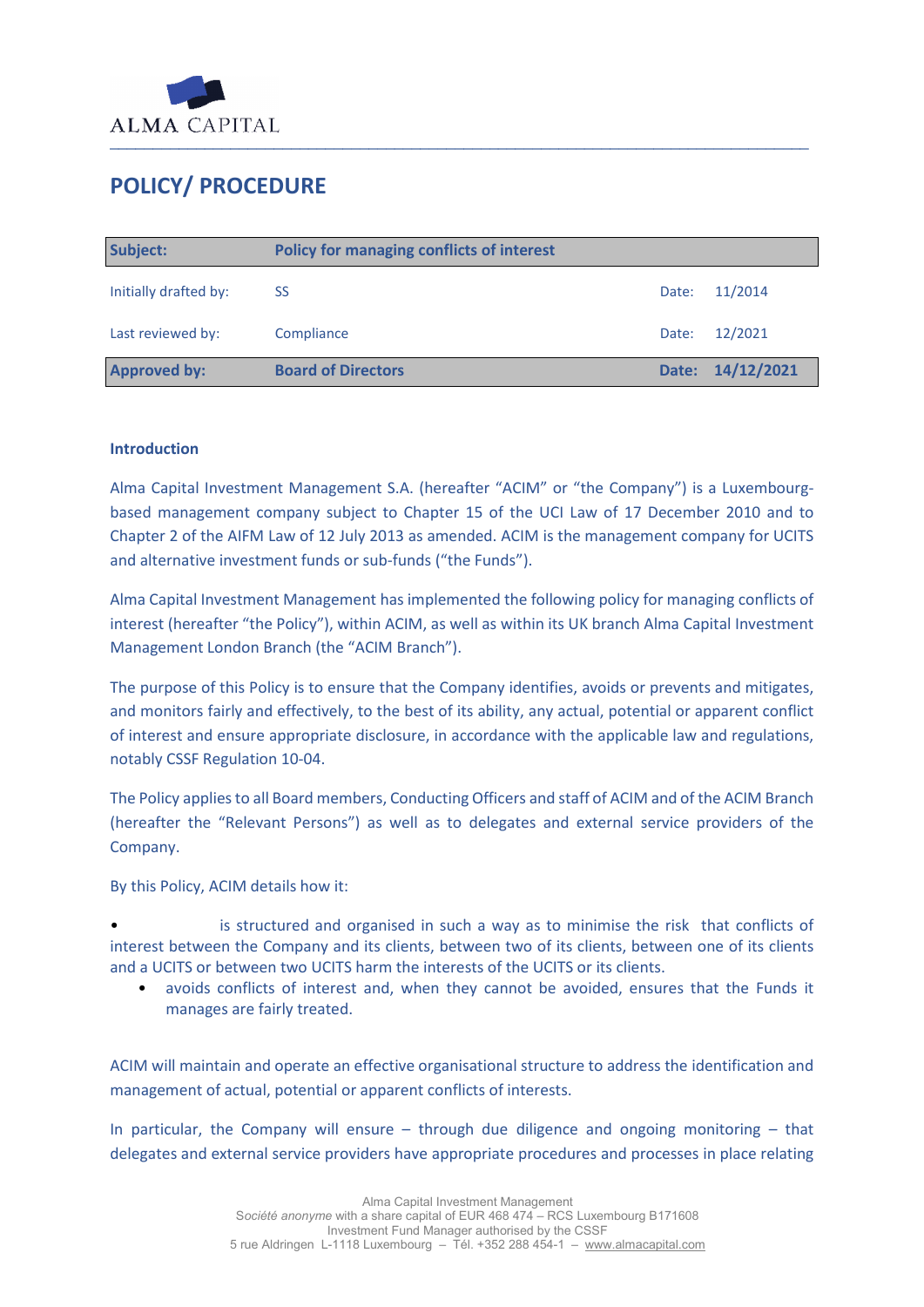to the identification, avoidance or prevention and mitigation, management and escalation of any, actual, potential or apparent conflict of interest.

The Compliance Officer of the Company is responsible for the development and implementation of this Policy and for the supervision of compliance within this Policy. Though, the ultimate responsibility in identifying, avoiding or preventing and mitigating, and managing actual, potential or apparent conflicts of interest lies with the Board of Directors of the Company.

# **1. Identifying potential conflicts of interest**

To identify potential or actual conflict of interests that arise in the management of funds, ACIM takes into account by way of minimum criteria the following relationships between:

- •
- the Company, including its directors, employees or any person directly or indirectly related to the Company by a controlling relationship ("the Related Parties"), and the fund managed by the Company or investors of the fund;
- the fund or its investors and another fund or investors of this other fund;
- the fund or its investors and another customer of the Company;
- the fund or its investors and a fund managed by the Company or the investors of this fund; or
- two clients of the Company.

A conflict of interest is defined as a situation where the Company, or one of its representatives, may benefit from a situation that leads to a disadvantage to a client, or where a client to whom ACIM owes a duty makes a gain or avoids a loss leading to a possible loss to another investor.

In certain instances, ACIM may face a situation that involves a conflict of interest. Such conflicts may arise in a number of different ways, at the level of the Board of the Company and the individual Directors and in the day to day business of the Funds and/ or Management Company, including the possibility that ACIM might be in the possession of information or be in the process of making decision that may be detrimental to the Funds and/or its investors.

It is not possible to describe all situations involving potential conflicts of interest. However, the situations below can specifically lead to a conflict of interest, where:

- Any Relevant Person has significant ownership or other economic interest in any of ACIM's clients, counterparties, suppliers, delegates, competitors,etc… ;
- ACIM or any Relevant Person obtains a financial gain or avoids a financial loss at the expense of the Funds or of its investors ;
- ACIM is likely to be negatively impacted by decisions made by some investors, as well as any conflicts arising through the Company's incentive to invest in assets the features of which change the respective profiles or characteristics of the Funds ;
- ACIM or any Relevant Person and the Funds or its investors have different interests in the outcome of a service provided to them, or a transaction carried out on behalf of them ;
- ACIM or any Relevant Person has a financial or other incentives to prioritize the interests of an investor or group of investors over those of the Funds or other investors in the Funds ;
- ACIM has a remuneration and other incentive structure that promotes its Directors, Conducting Officers or employees to act in conflict with the investor's interests ;

## **Policy for managing conflicts of interest - page 2**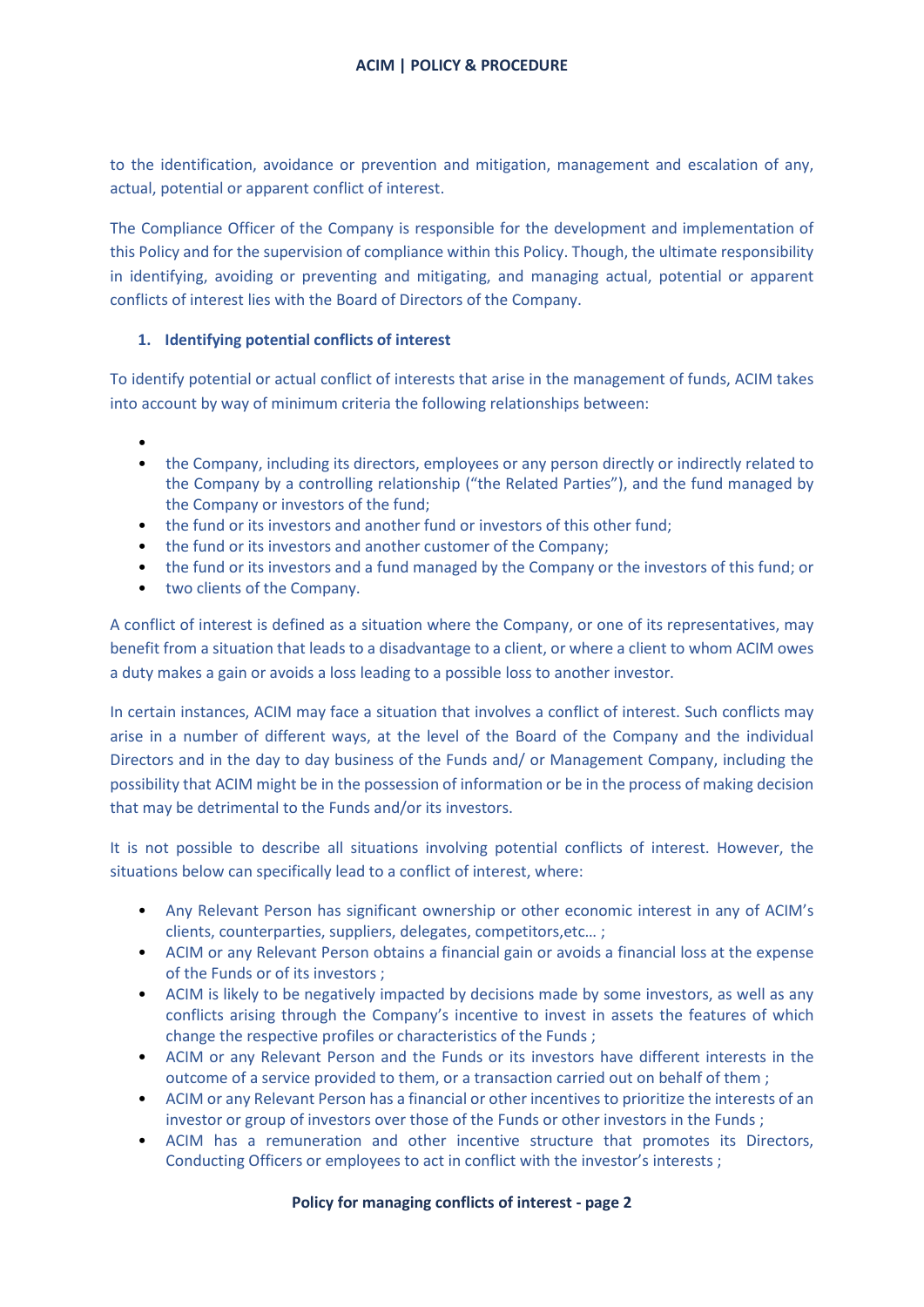- ACIM or any Relevant Person receives or will receive from a third party an inducement in relation to collective portfolio management activities provided to the Funds, in the form of monies, goods or services other than the standard commission or fee for that service ;
- ACIM shares and disseminates information or investment research to an investor or group of investors prioritizing them over other investors in the Funds.

The above-mentioned principles apply to the Company, each Relevant Person, and any persons having a significant link, even remote, with ACIM.

ACIM must avoid acting in relation to any transaction where its own interests – or those of its linked individuals, including their respective families – may conflict with the interest of the Funds, and/or its investors for whom the transaction is being executed.

Also, when identifying conflicts of interest, ACIM takes into account the interest of ACIM, including that deriving from its belonging to a group or from the performance of services and activities, the interest of the investors and the duty of the Management Company towards the Funds.

## **2. Preventing, avoiding and mitigating conflicts of interest**

The Company must take all reasonable steps to prevent conflicts of interest and from constituting or giving rise to a material risk of damage to the interests of the Funds and/or its investors.

ACIM has developed adequate policies and procedures to guarantee that the Relevant Persons engaged in activities where a risk of conflicts of interest exists, exercise their duties with an appropriate level of independence, taking into account the size and the activities of the Company, and ensure that the investors' best interest remains safe at all times. Among these policies and procedures: a compliance charter, a compliance manual, a voting rights policy, an organisation chart, a personal transactions policy, a remuneration policy and an inducement fee policy.

By the means of the above policies and procedures, ACIM has implemented the following organizational and administrative arrangements:

- information barriers, where relevant: confidentiality of information is achieved through an authorisation process that limits access to persons engaged for the exercise of their professional duty ;
- supervision: personal transactions of the Relevant Persons are covered by a policy which aims to minimize the risk that they use their positions improperly for their own benefit ;
- remuneration: a fair remuneration scheme, compliant with applicable laws, regulations and endorsing best market practices, accounts for and contributes to preventing conflicts of interest ;
- inducements: any fee, commission or non-monetary benefit in relation to the activities of delegated investment management and administration to the Funds – is evaluated. If ACIM offers or accepts inducements, it also discloses the essential terms of the arrangements.
- undue influence: it is each Relevant Person's individual responsibility to ensure a required level of independence when dealing with investors or counterparties, and avoid any inappropriate influence in the course of their duties ;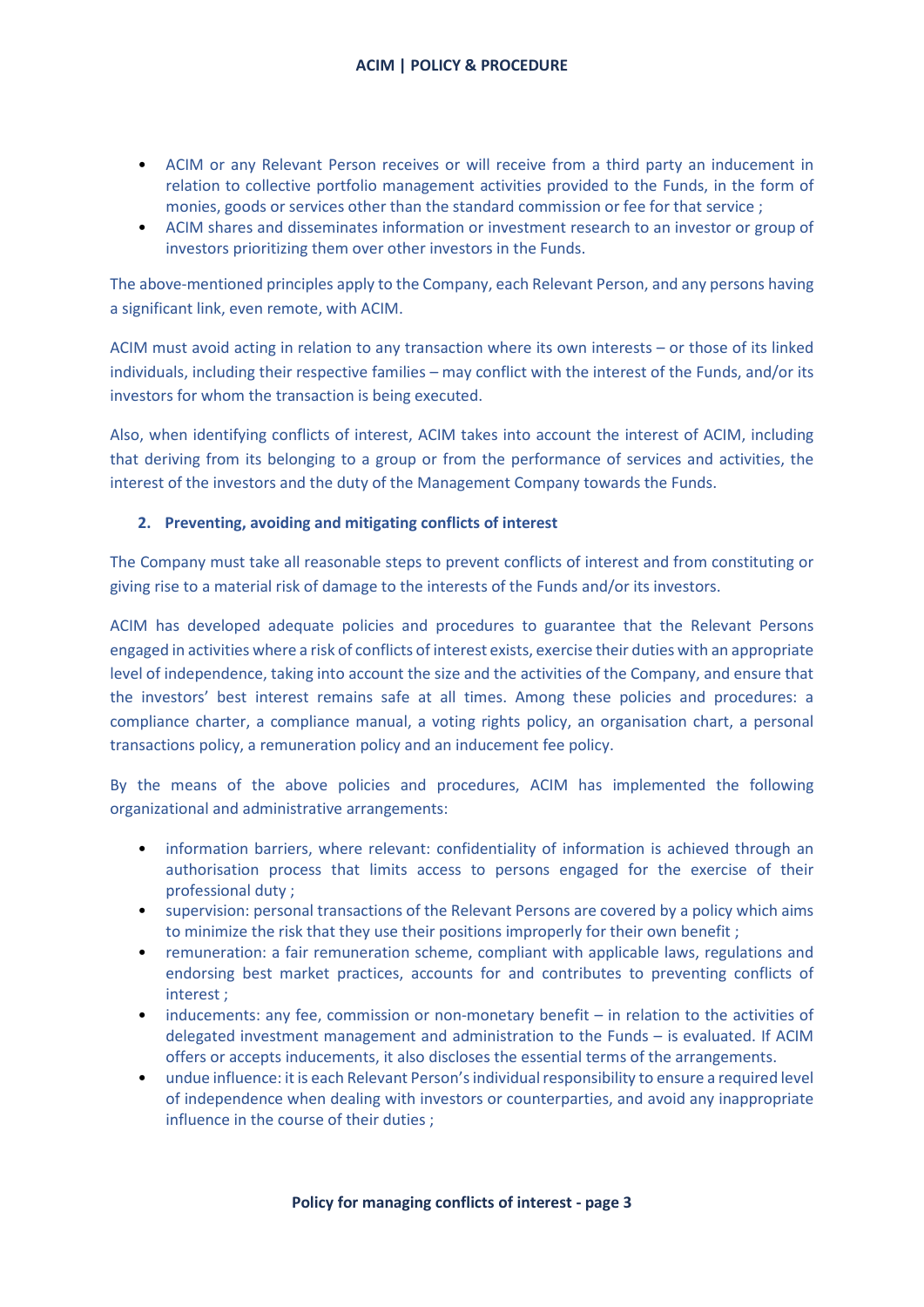• independence: Relevant Persons engaged in different business activities – simultaneously or sequentially – involving potential conflicts of interest ensure to carry those activities independently of one another.

## **3. Monitoring of conflicts of interest**

Review of conflicts of interest is a standing point at the agenda of each official meeting of the Company, monthly meetings of Conducting Officers, and quarterly meetings of the Board of Directors. At the beginning of each meeting, Conducting Officers and Directors of the Company, respectively, acknowledge if they have identified any new actual, potential or apparent conflict of interest identified or brought to their knowledge, or to be reported during the period under review, in respect of the Company as well as of the ACIM Branch. Any potential conflict of interest brought to the attention of the Conducting Officers or Board Members are discussed to confirm whether this should be considered as an actual conflict of interest, and if not, detail the reasons why they consider it is not a conflict of interest. According to the provisions of Article 18 of the Company's Articles of Incorporation, in the event that any of the Company's Director(s) or Conducting Officer(s) had an interest opposite to the interests of the Company or to the investors of the Funds, such Directors(s) or Conducting Officer(s) should not engage in the discussions and voting on the items due to be discussed, and this abstention should be noted in the Minutes.

The Compliance Officer regularly raises awareness of the employees on conflicts of interest identification and mitigation, in particular through regular trainings or regulatory presentations and through more informal discussions (which is realistic given the size of the Company).

The Compliance Officer asks at least once a year to all Relevant Persons to confirm that they are not aware of any conflict of interest or to report them as appropriate.

In addition to these regular acknowledgements by its Conducting Officers and Board members, ACIM should take special care in the day to day activities carried out, to monitor effectively the risk of conflicts of interest.

The Compliance Officer of the Company ensures as part of his review that Relevant Persons – who are involved in activities which may impair the proper management of conflicts of interest – are monitored at all times, and maintain a required level of independence.

On their side, Relevant Persons have to notify the Compliance Officer, of any irregularity they observe or that they suspect with regards to this Policy.

In any potential conflict of interest, the Compliance Officer will evaluate independently the situation, and act appropriately while keeping a record of such potential incident.

To fulfil his duty, the Compliance Officer has access to a separate and restricted space on the server of the Company, where all compliance documentation and files are stored, only accessible to the Conducting Officers and the Chairman of the Board of Directors of the Company.

#### **4. Managing conflicts of interest**

#### **Policy for managing conflicts of interest - page 4**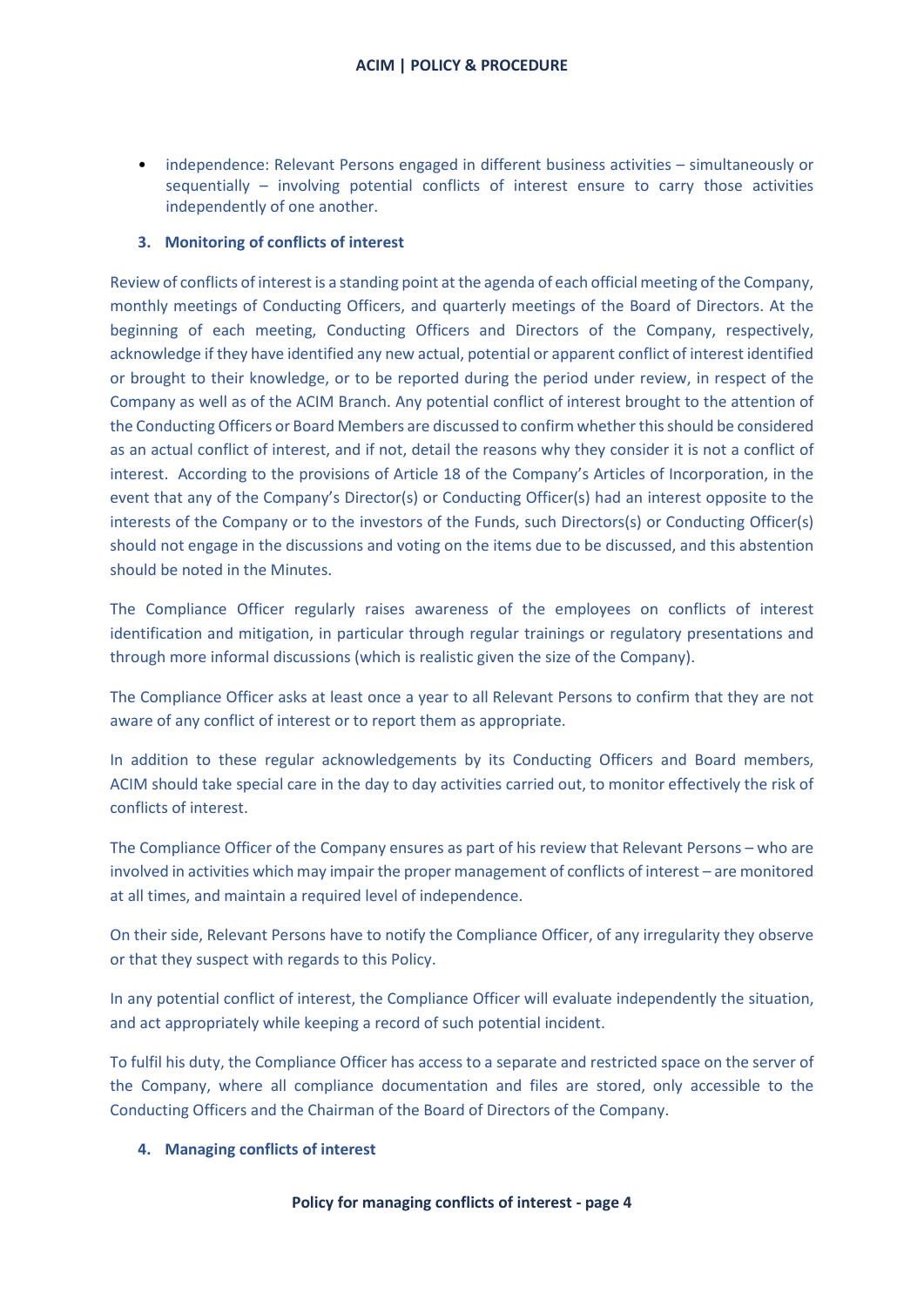ACIM, via its Compliance Officer monitors and keeps a record of situations where conflicts of interest arise or may arise and it is the duty of the Compliance Officer of the Company to maintain such records and document:

- a description of the conflict of interest (whether potential or actual);
- the identification of the person or unit concerned by the conflict of interest;
- the date on which the conflict of interest occurred or was discovered;
- the potential and proven impacts of the conflict of interest;
- a description of the solutions envisaged and the measures adopted;
- where applicable, the investor information procedures.

If the Company, via its Compliance Officer, at any point, does not feel confident that the abovementioned arrangements for dealing with conflicts are capable of preventing the risk of damage to any of the persons and entities involved, it shall take steps to disclose the sources of conflicts before making any decision.

In these circumstances, they report these situations to the Board of Directors of the Company, who will decide on how to manage the situation.

# **5. Disclosure of conflicts of interest and investors' notification**

In situations where conflicts of interest cannot be avoided, the Board of Directors of ACIM is promptly informed in order for them to make any necessary decision to ensure that in any case the Company acts in the best interests of the investors of the Funds.

In such cases, ACIM reports these situations to investors by the most relevant mean and provides grounds and explanations for its decision. It is the Company's priority to give a clear and detailed disclosure of the conflicts of interest, to ensure that investors make an informed decision regarding the services or products offered.

## **6. Record keeping**

ACIM keeps – under the responsibility of its Compliance Officer – a register of all identified situations of potential conflicts of interest including the types of situations where an actual, potential or apparent conflict of interest has arisen, within the Company and its Branch, with a brief description of the situation indicating the nature and the cause of the conflict of interest, the business area involved and the decision made.

In accordance with all applicable regulatory requirements, records of those identified conflicts of interest are kept for at least five (5) years.

The Compliance Officer is responsible for managing the Company's records and register of identified conflicts of interest, and for reviewing or amending this Policy.

This Policy is reviewed at least annually, to ensure its appropriateness and effectiveness, and shall be amended whenever required: at any change in the structure of the Company, or following a change in the applicable Luxembourg legal and regulatory framework.

## **Policy for managing conflicts of interest - page 5**